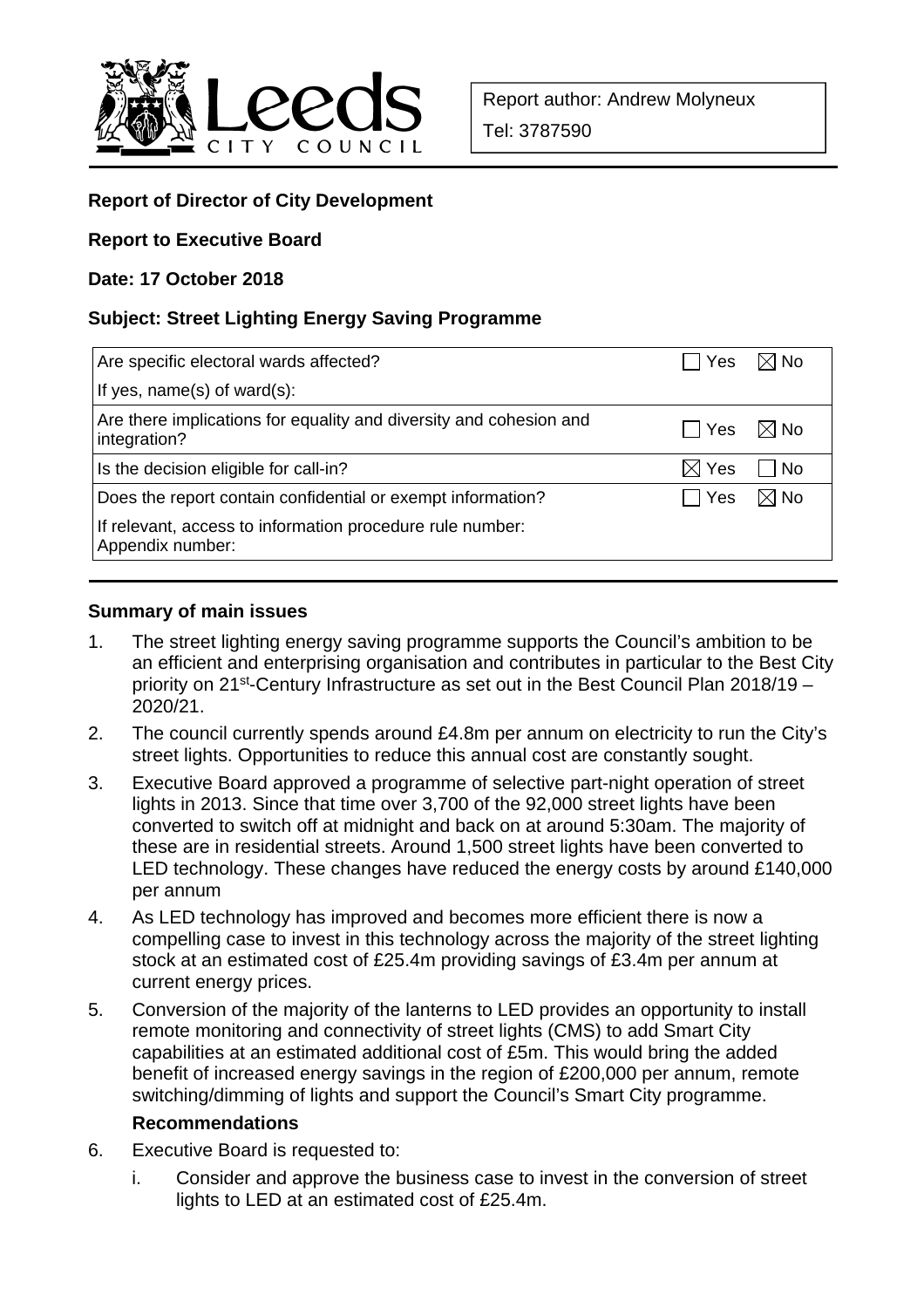- ii. Consider and approve the business case and additional benefits to invest in the addition of remote control (CMS) at an estimated additional cost of £5m. Subject to assurances from the CMS provider that the data collected can be made openly available to the council.
- iii. Inject £25.4m into the Capital Programme and grant approval to spend to deliver the conversion of 86,000 street lighting units to LED technology.
- iv. Inject an additional £5m into the Capital Programme and grant approval to spend to add 'Smart City' remote control (CMS).
- v. Grant approval to the Director of City Development to conclude the contractual changes required in the Street Lighting PFI contract (and agree any related or ancillary documents) and implement the conversion to LED street lighting with or without remote control.
- vi. Note that the Chief Officer Highways and Transportation will be responsible for implementation.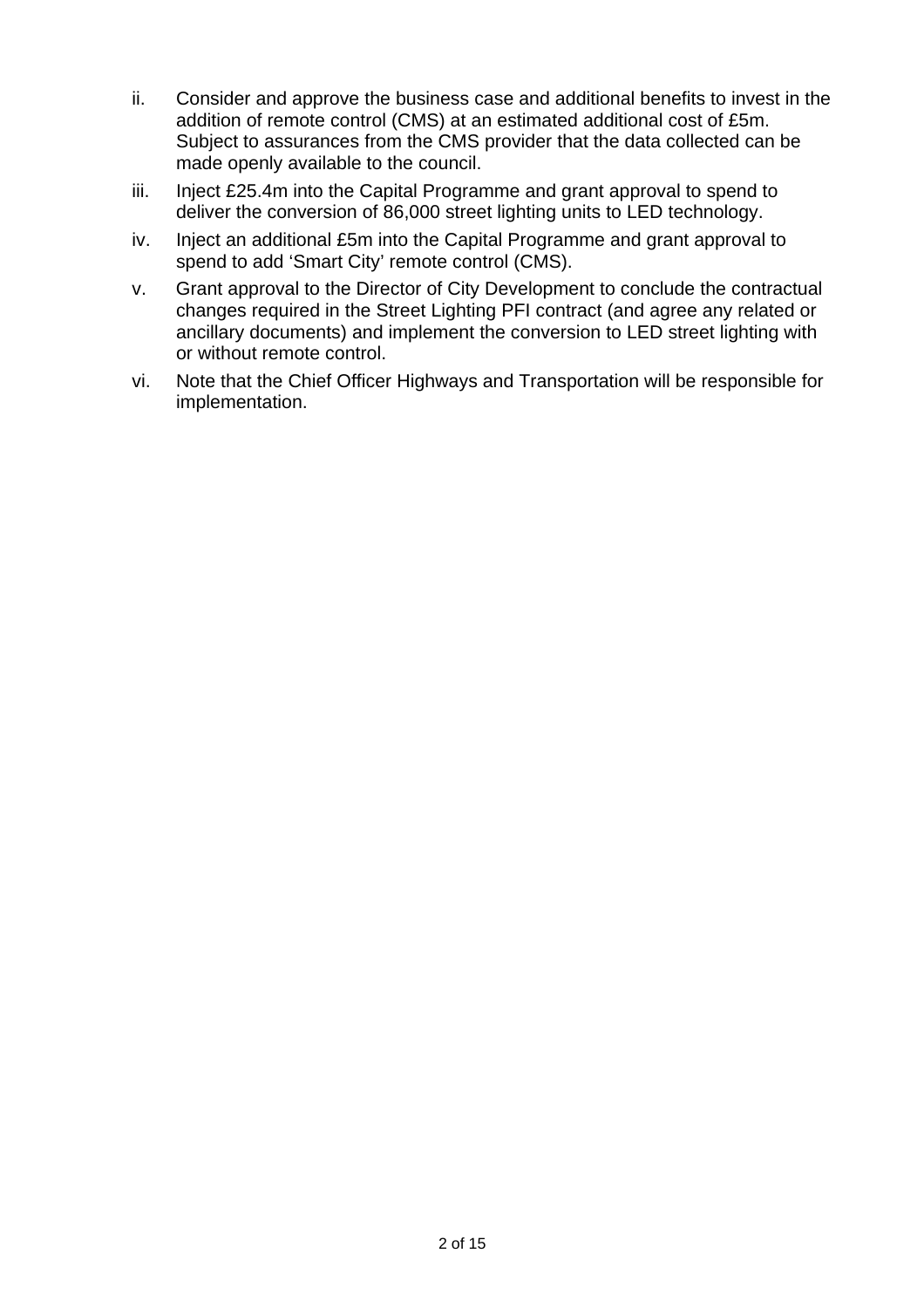# **1. Purpose of this report**

- 1.1 The purpose of this report is to:
	- i. Seek approval to design and implement a scheme to convert existing street lighting to LED technology.. A programme costing an estimated £25.4m over 4 years and resulting in estimated gross savings in energy and maintenance of £3.4m per annum and net savings of £29.78m over 20 years.
	- ii. Seek approval to provide added benefit of incorporating 'Smart City' remote connectivity (CMS) to the street lights at the same time. Costing an additional £5m over 4 years and resulting in additional energy savings in the region of £200,000 per annum and opening up opportunities for city wide sensor and data capabilities.
	- iii. Seek approval to conclude contract negotiations with the Street Lighting PFI provider and implement the conversion of street lights to LED technology.

### **2. Background information**

- 2.1 Leeds City Council has responsibility for around 92,000 street lights, which consume approximately £4.8m of energy per annum. The service is delivered through a Private Finance Initiative agreement with Tay Valley Lighting (Leeds) Limited (TVL). TVL are responsible for the maintenance and replacement of street lights in Leeds over the 25 year period of July 2006 to July 2031. The outcomes to be achieved during the contract include improved road safety and a reduction in the fear of crime. Any proposals to reduce energy requirements need to be balanced with the continuing ability of the lighting to meet these objectives.
- 2.2 In June 2013, Executive Board approved a spend-to-save initiative to convert up to 8,000 street lights to part-night operation (turned off between midnight and 5:30am) where it was considered appropriate to do so, 3,759 street lights have now been converted to part-night operation at a cost to the council of £159,800, saving energy costs averaging £136,000 per annum. There has been no direct evidence of an increase in crime or an adverse effect on road safety in areas where street lights have been converted to part-night operation.
- 2.3 In June 2017 Executive Board supported a public consultation to establish the views on the project so far and to inform next steps to exploring further energy savings. This consultation is now complete. The findings are summarised below and a comprehensive report is included at Appendix C to this report.
- 2.4 The service has reviewed the cost benefit of low energy LED lighting. The increasing efficiency of lanterns coupled with escalating energy prices now makes it attractive to invest in replacing significant numbers of lanterns with LED units. This report presents the detail of this preferred option to pursue long term energy and maintenance savings
- 2.5 Replacing the street lighting lanterns provides an opportunity to install smart lighting units that will facilitate the remote control of the street lights (allowing for greater energy savings). This will also provide connectivity to other sensors such as CCTV, air quality monitoring and other data uses. This connectivity comes at an extra cost which is further considered below.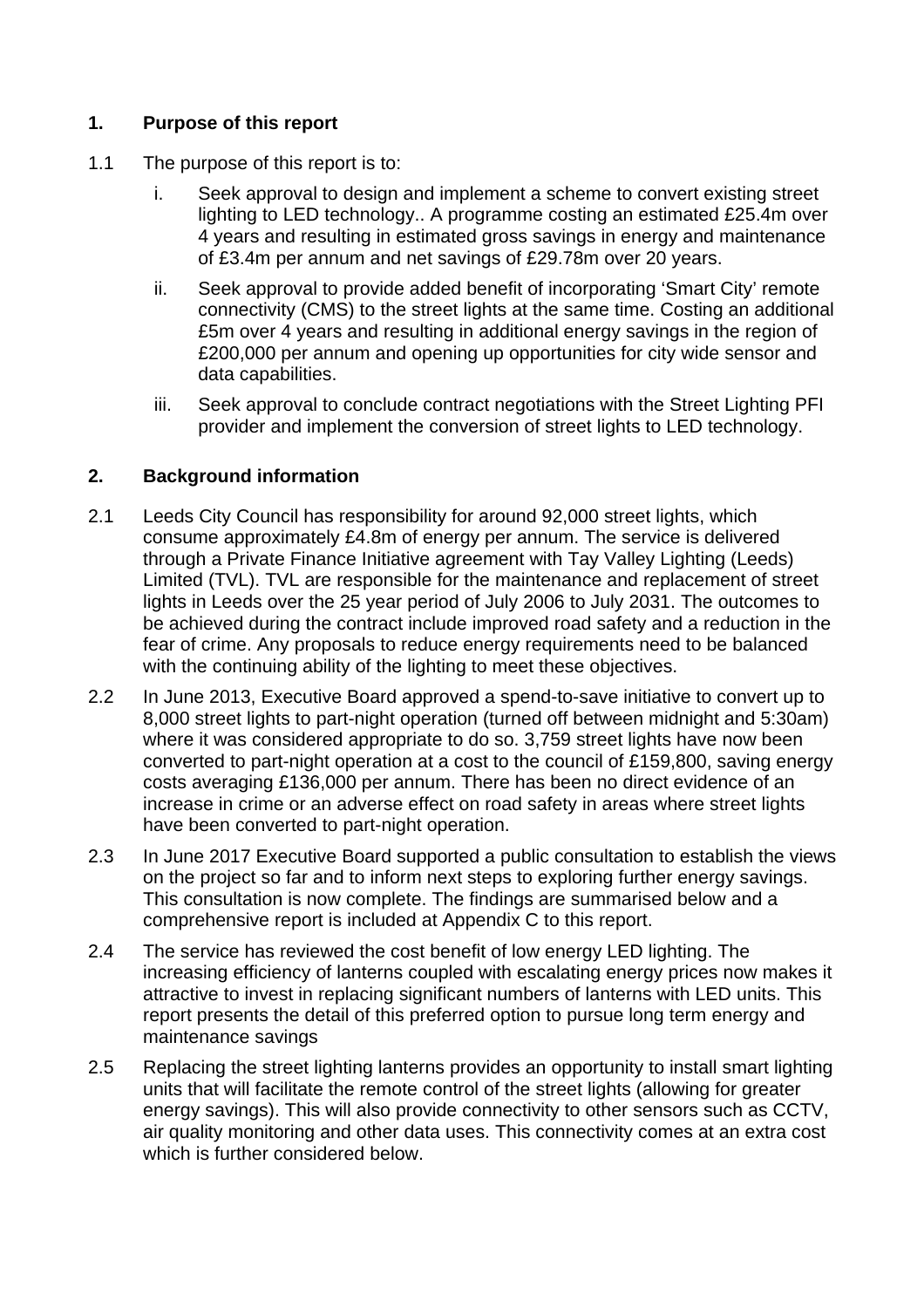# **3. Main issues**

- 3.1 Since the report to Executive Board in June 2017 a broader analysis of the costs and savings of converting the majority of the 92,000 lights across the district has been undertaken. TVL, the service provider has provided an outline business case that shows that the majority of standard lanterns (around 86,000 in number) could be converted to LED technology at a cost of £25.4m. This would result in annual energy savings in the region of £2.85m and as LED lighting requires less maintenance, further maintenance savings estimated at £0.57m per annum. A summary financial profile of this proposal is included in Appendix A.
- 3.2 The remaining 6,000 street lights are already included to be replaced by LED units within the PFI contract over the remaining term of the contract.
- 3.3 To develop the outline case into a workable investment requires a legal process to adjust the PFI obligations to reflect the difference in life cycle maintenance activities across the infrastructure and work with the supply chain to prepare for the potential delivery and exchange of around 90 lights every working day for a 4 year period.
- 3.4 Subject to approval of the recommendations in this report the Director of City Development will develop the final legal agreement between the council and the street lighting service provider and proceed with the conversion to LED. It is hoped to be able to complete the process to begin the conversion of lighting units in Summer 2019.

# **Smart Lighting Units**

- 3.5 The change to LED lanterns provides an opportunity to add a computer controlled Central Management System (CMS). Such a system would provide optimum, real time remote control and monitoring of street lights with the added benefit of providing connectivity to a greater number of sensors and devices to provide a Smart City network wherever there is a street light.
- 3.6 The added benefit to street lighting control means that changes in policy around switching off, part-night switching, delayed switching or dimming can be implemented at no additional cost instantly and cheaply. Planned and reactive adjustments, due to events or incidents, will also become possible. The current system requires a visit to each lamp to alter its switching options and may require additional equipment to be fitted to each lamp. Furthermore, details relating to the operation of each street light will become available and may assist when dealing with accident claims, incident reviews and the like.
- 3.7 Leeds City Council's Smart Leeds programme is designed to deliver new innovative services and solutions which improve citizens' lives, promote Leeds as a city 'test bed' where innovation is embraced, and build on existing foundations which have made Leeds a city where people want to live, visit and work. The Smart Lighting programme will directly support this agenda through providing a city wide infrastructure and connectivity allowing a range of sensor based services to be developed. Potential applications include:
	- Improved property monitoring contributing to lower social housing repair costs
	- Road Temperature assessment leading to more effective gritting
	- Environmental monitoring including air quality and temperature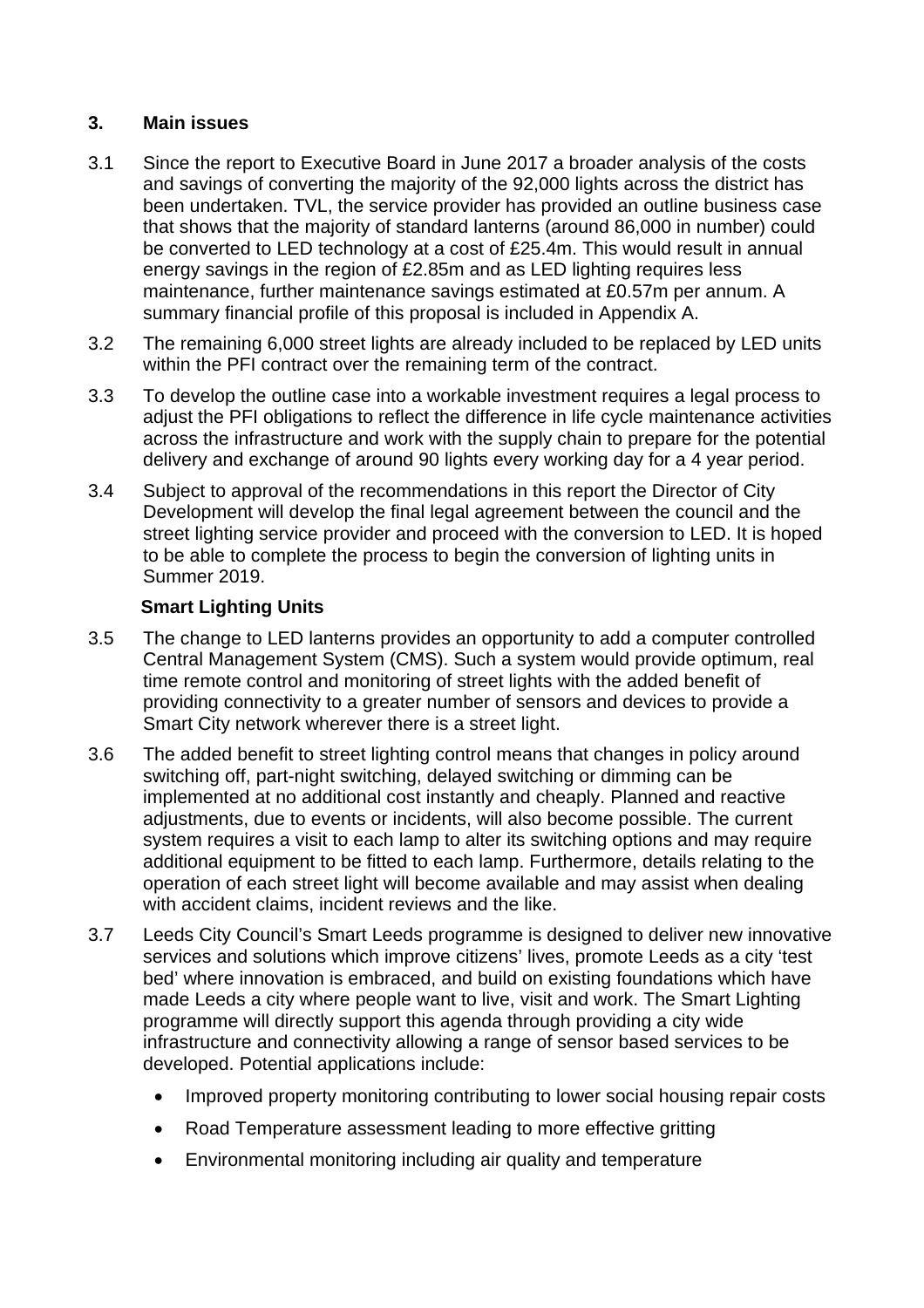- Gully sensors leading to better flood alleviation
- A range of consumer health applications leading to reducing demand on social care and health services

Opportunities that the use of CMS and Smart Cities technology have presented elsewhere include:

- *Newport City Council; winter road surface temperature monitoring*
- *Halton Housing monitoring CO2, temperature and humidity in properties.*
- *Bristol City Council allowing companies to test new smart technologies in a real world environment through street lighting connectivity and other networks.*
- *Manchester City Council investing in 56,000 smart street lights to facilitate greater control of lighting energy and access to data from connected sensors.*
- 3.8 As the network is 'open' it will allow the digital sector of independent Developers and SMEs to create new innovative city wide solutions meeting major challenges and outcomes.
- 3.9 An essential aspect of connectivity deployed at this scale is access to the underpinning data. The Council will insist and want assurance that the data collected from sensors utilising the Smart Lighting CMS system is made openly available, near real time so that further applications and services can be built on top of it. The deployment will not progress if this assurance cannot be met.
- 3.10 A complete CMS system is estimated to cost around £5m for the whole of the street lighting network plus running costs of £92,000 per annum. The potential financial benefit to the authority and community is realised from lower management costs of the street lights (self-diagnosis, less need to inspect, more responsive repairs), greater energy savings from policy changes such as dimming (in the region of £200,000 per annum) and the unquantifiable benefit of connectivity to the increasing array of data sensors.
- 3.11 The change to LED lanterns will facilitate the addition of a CMS system at any time in the future. The estimated cost of £5m above assumes the installation at the time of exchanging the lanterns to LED. The fitting of the system as a separate operation will incur an additional cost of just under £1m.

#### **Financial Plan**

- 3.12 Appendix A shows the anticipated profile of capital expenditure for each programme together with the net revenue cash inflows and outflows in respect of the prudential borrowing costs and savings in electricity/maintenance costs.
- 3.13 On completion of the programme, the LED conversion programme is expected to deliver energy savings of circa £2.85M per annum (equivalent to circa 60% of the budgeted electricity costs for the overall street lighting function)
- 3.14 Should the final business case meet with approval, the authority could take advantage of a proportion of the cost being met from interest free government backed funding through Salix Finance Limited (Salix). Salix will provide finance to the limit of the first five years energy savings. A specific technical case has been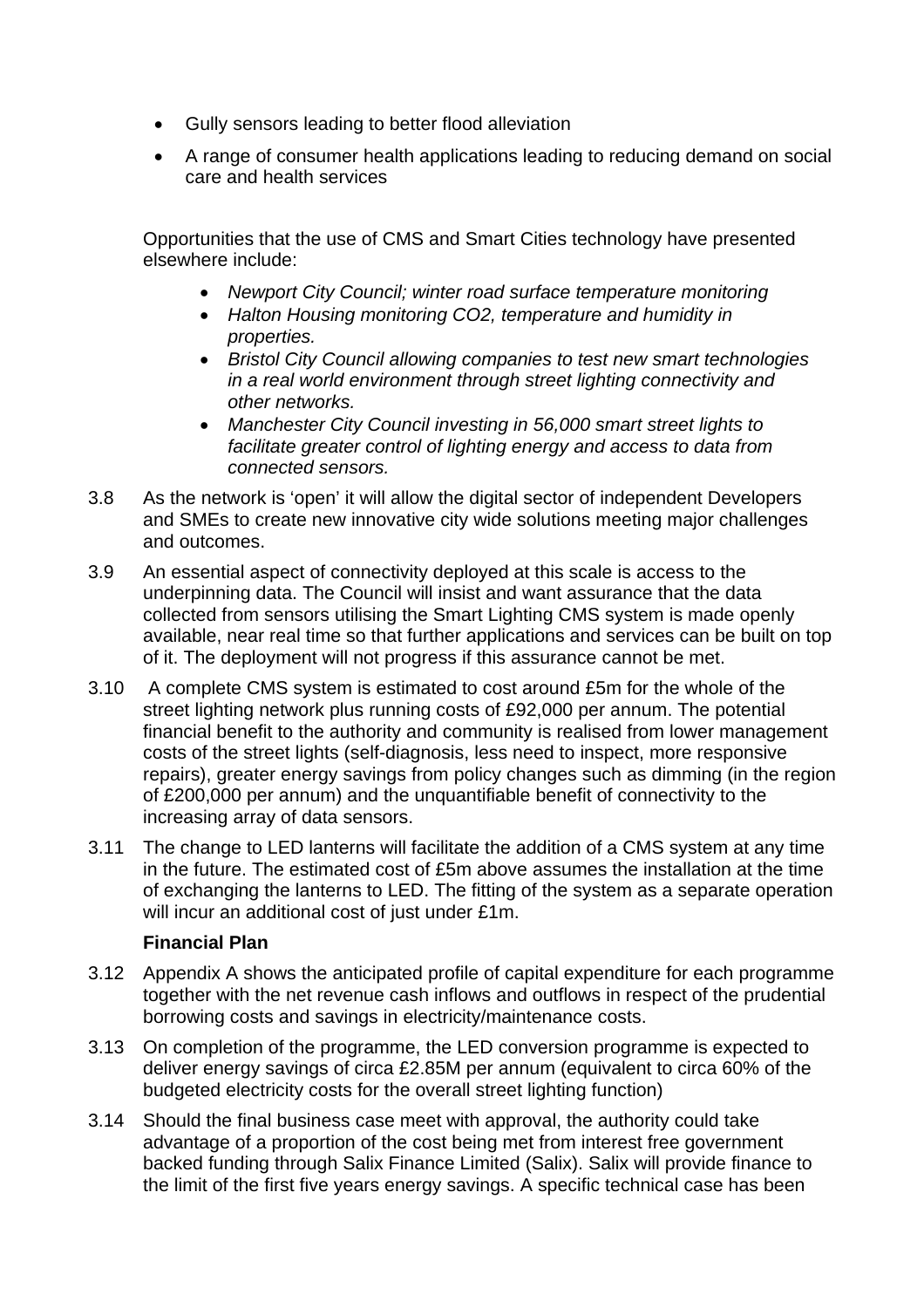submitted to Salix and on the basis of the resulting energy and carbon savings they have provisionally agreed to provide the full amount of funding for the conversion to LED.

3.15 Any move to LED lighting will require a formal change to the PFI agreement. The beneficiaries of any change mechanism is dependent on which party instigates the change and how it is financed. If the change is funded entirely by the council (even with the support of Salix) then all of the savings on energy and maintenance will be retained by the council.

### **LED lighting specification**

- 3.16 Some LED lighting can appear to be stark in nature, appearing to give off a whiter light than the current lighting systems. LED lights more readily represent daylight conditions.
- 3.17 There has been a lot of press coverage regarding the deployment of LED light sources, this has mainly been aimed at the public lighting sector and, despite the obvious energy benefits, it relates to 'concerns' over the potential effect of these light sources on people as well as fauna and flora. When considering the effect of public lighting on people a major reference document to consider is the 'Human responses to lighting based on LED solutions". This was commissioned by the Chartered Institution of Building Services Engineers and the Society of Light and Lighting and was undertaken by Public Health England. The resulting report advises that in normal use at normal viewer distances and exposure times then there is no concern with regard to public LED lighting installations.
- 3.18 The white light has the benefit of increased vision and hence road safety but increased exposure to daylight conditions may have health concerns. How near artificial lighting is to daylight is measured by the Correlated Colour Temperature (CCT). On a clear day daylight has a temperature in excess of 6,000Kelvin (K). Generally, the standard LED offering used by most local authorities is 4,000K (neutral). Considering the guidance within the Public Health England Report, CCTs of around 4000K are likely to be more suitable for street lighting. The recommended CCT value for the lighting proposed in Leeds is 4,000K on Traffic routes for the maximum road safety where there is increased traffic interaction and 3,000K in residential streets where the risks are lower. Street lights of a CCT of 3000K consume slightly more energy than 4000K lights and whilst there is no evidence of 4000k being detrimental to health it is considered appropriate to deliver the softer light in the less busy residential streets.

#### **4. Corporate considerations**

#### **4.1 Consultation and engagement**

- 4.1.1 A formal public consultation on the options the Council is considering for the long term provision of street lighting in Leeds took place between 26 November 2017 and 26 January 2018. The full report is included at Appendix C to this report.
- 4.1.2 The options within the consultation included turning off more lights during the night, upgrading to more efficient LED lanterns, doing both, or making no changes. There were 2,106 responses submitted. This was an open public consultation. The demographic makeup was broadly in proportion to the Leeds population but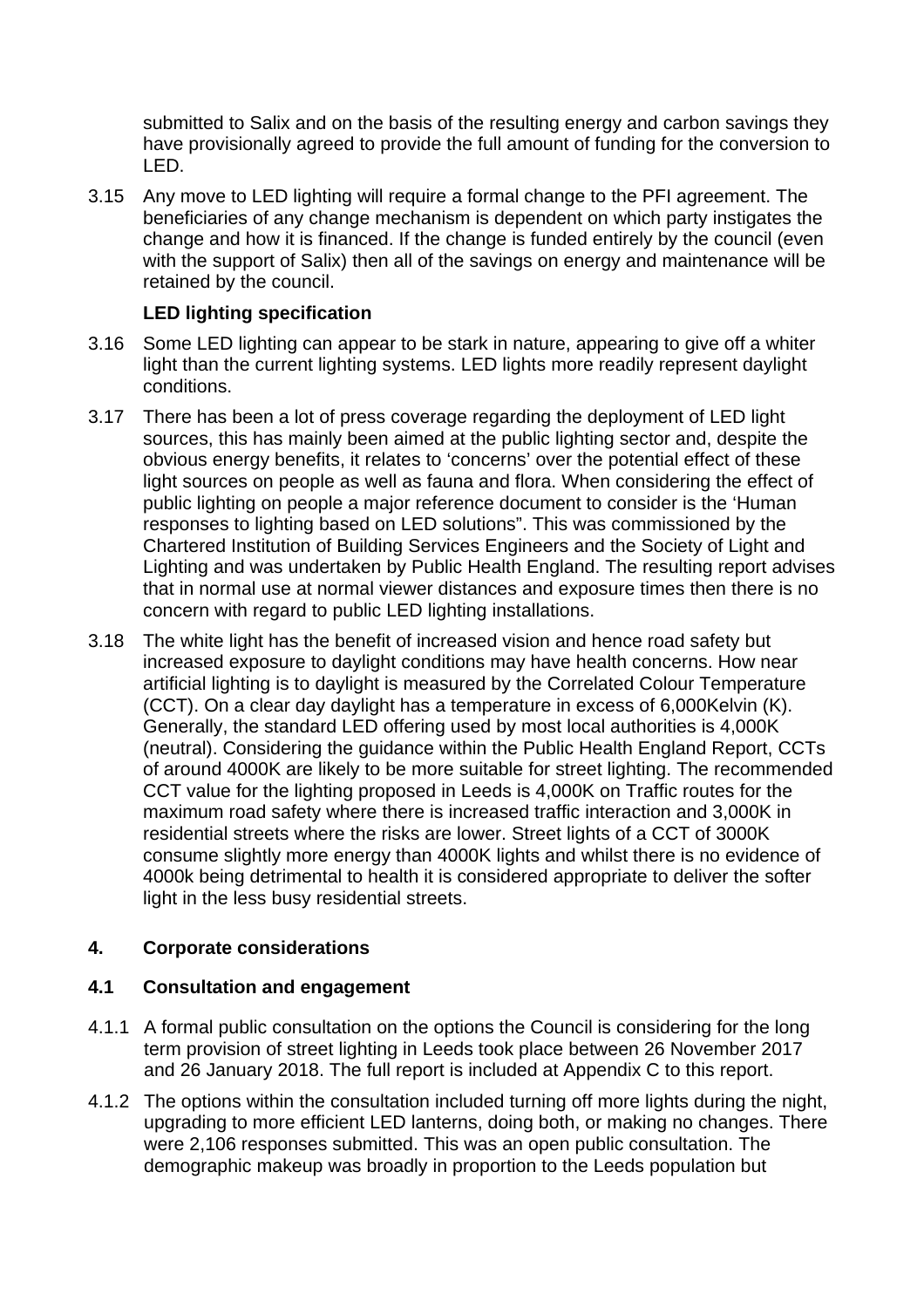younger people (18 to 29) were underrepresented. The consultation gathered views on two options, a combination of both and some supplementary views. More than half (52.2%) of respondents preferred a combination of expansion of Part-Night lighting and conversion to LED lighting. Only 5.2% wanted no change to existing arrangements.

- 4.1.3 The consultation results support limited expansion of part-night lighting. This would have the benefit of increased energy savings but offers little scope for any significant increase in numbers and hence benefit in this approach. There is clearly concern for crime and the feeling of being 'less safe'. A limited increase in part-night operation alone is unlikely to meet the long term energy saving aspirations of the council and for this reason it is recommended not to extend part-night operation at this time. Part-night operation will be kept under review as part of the wider programme of energy savings.
- 4.1.4 The Executive Member for Regeneration, Transport and Planning has given support to explore further energy saving measures.

### **4.2 Equality and diversity / cohesion and integration**

4.2.1 An equality, diversity, cohesion and integration impact assessment is included at Appendix B within this report.

#### **4.3 Council policies and best council plan**

- 4.3.1 Energy saving measures support the Council's ambition to be an efficient and enterprising organisation and contributes in particular to the Best City priority on 21st-Century Infrastructure as set out in the Best Council Plan 2018/19 – 2020/21.
- 4.3.2 The addition of remote lighting control and wireless connectivity included with a CMS system supports the Council's Smart City ambitions.

#### **4.4 Resources and value for money**

- 4.4.1 The capital investment required to convert 86,000 street lights to LED over a 4 year time-scale is estimated at £25.4m with resultant saving in energy and maintenance costs post completion of circa £3.4m per annum.
- 4.4.2 The above savings are based on current budgeted tariffs, however, these tariffs are expected to come under increasing inflationary pressure. A £400K pressure on street lighting energy tariffs is already being forecast for 2018/19 with similar (if not greater) potential increases in energy costs expected over the medium to long term. The LED conversion programme will enable the council to significantly mitigate against these inflationary pressures.
- 4.4.3 It is estimated that the programme of LED conversion will deliver 100% payback on the £25.4M capital investment during the first quarter of the 2028/29 financial year (circa 5 years after the completion of the 4 year conversion programme)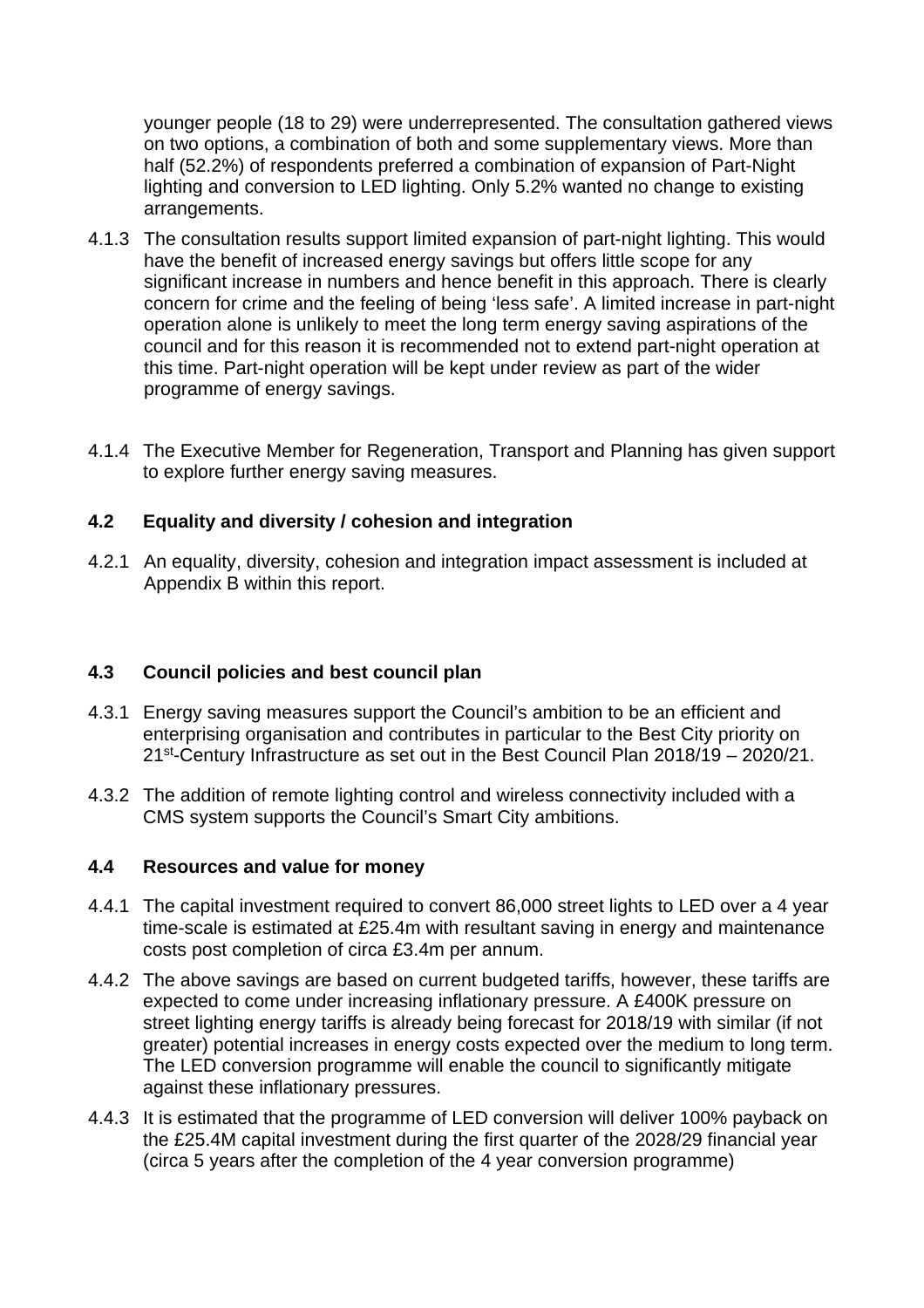4.4.4 The conversion of street lighting to LED can be funded from Salix Finance Ltd with nil percent interest repayments over the subsequent five year period. The funding is reserved for Leeds project should we wish to accept.

#### **4.5 Legal implications, access to information, and call-in**

- 4.5.1 Under the current PFI agreement TVL have taken responsibility for all liabilities arising from the street lighting provision and apparatus. The proposal to alter the routine functioning of the lighting system will result in partial liabilities being returned to the council.
- 4.5.2 An amendment to the PFI specification to permit a large scale roll-out of LED lanterns will require a formal change to the contract. Such notice will take into consideration the legal and financial implications of the proposal such as changes to maintenance regimes, guarantee periods and design risk.
- 4.5.3 The energy saving cost estimates included within this report are based on energy charges at current tariff. All indications are that energy costs are likely to increase in future, making a more positive case to invest.
- 4.5.4 The decision of Executive Board in relation to the recommendations is subject to call-in.

# **4.6 Risk management**

- 4.6.1 The selection of any street lights previously converted to part-night operation is controlled by selection criteria and on-site risk assessment to manage the potential impact on fear of crime and road safety.
- 4.6.2 The outcome of the measures so far taken has been monitored and to date there has been no direct evidence of any negative impact on crime and road safety.
- 4.6.3 Contractual changes to the PFI agreement to facilitate large scale use of LED lanterns will be protected by a formal change notice. There will be limited changes to the risk allocation, particularly during the 4-year installation period and in relation to lifecycle to the extent that the LED change directly impacts on service delivery. The approval of Department for Transport/HM Treasury will be obtained before any changes to the PFI contract are agreed or implemented.
- 4.6.4 A formal certification process for signing-off the installation of the LED lanterns will be incorporated to ensure that the LED lanterns are of satisfactory quality.
- 4.6.5 The estimated savings within this proposal are based on current energy rates. This is considered to be conservative and any future increase in energy prices will result in a greater avoidance of expenditure noted here.
- 4.6.6 Dialogue is on-going with TVL, however, TVL have indicated that they wish to seek to resolve a number of unrelated contractual disputes as part of this dialogue. Whilst the Council have stated a willingness to discuss these disputes separately, we have confirmed that they should not prevent the progression of any LED related contract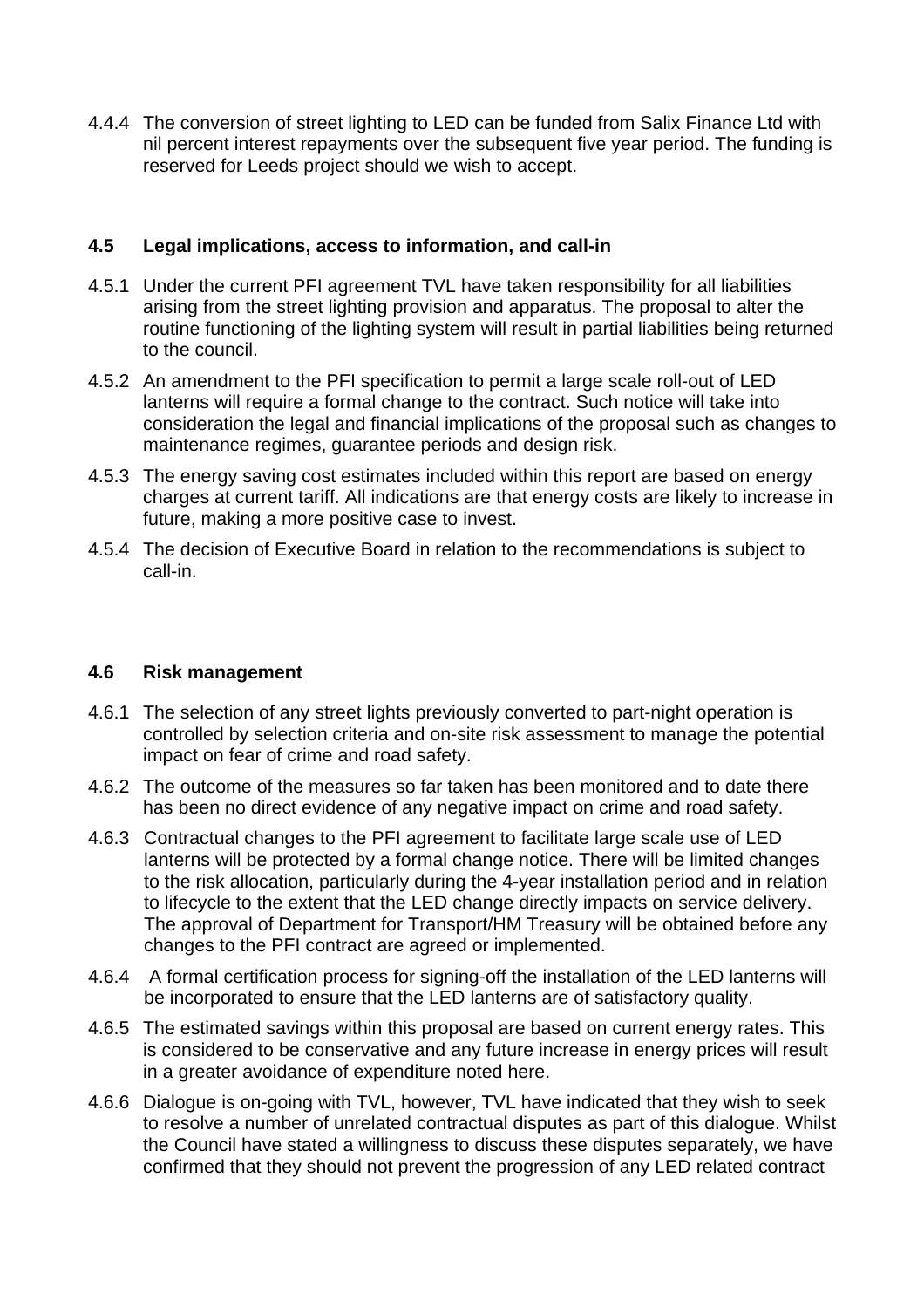change. If we are unable to agree how best to move forward on these unrelated disputes, it could delay agreement relating to the LED formal contract change to the PFI agreement and therefore the start of works on site.

# **5. Conclusions**

5.1 In excess of 3,700 street lights have been converted to part-night operation since 2013 at a cost of £159,800, saving the council around £136,000 per annum. There is an opportunity to convert 86,000 street lights to LED lanterns at a cost of £25.4m. There is an option to add a CMS system that will facilitate greater control of the lighting and offer Smart City connectivity at an estimated additional cost of £5m. A public consultation has taken place to gather views on the existing energy saving measures and the potential to make further savings. The views expressed support limited increase in part-night lighting and conversion to more efficient LED lanterns. The conversion to LED offers greater savings but higher investment costs. Expansion of part-night lighting alone is unlikely to make savings in line with council aspirations. This report recommends the LED option subject to agreement with the PFI provider which is not expected to be unreasonably withheld. The conversion to LED could commence in Summer 2019 and is expected to take 4 years to complete.

### **6. Recommendations**

- 6.1 Executive Board is requested to:
	- i. Consider and approve the business case to invest in the conversion of street lights to LED at an estimated cost of £25.4m.
	- ii. Consider and approve the business case and additional benefits to invest in the conversion of street lights to LED with remote control (CMS) at an estimated additional cost of £5m. Subject to assurances from the CMS provider that the data collected can be made openly available to the council.
	- iii. Inject £25.4m into the Capital Programme and grant approval to spend to deliver the conversion of 86,000 street lighting units to LED technology.
	- iv. Inject an additional £5m into the Capital Programme and grant approval to spend to add 'Smart City' remote control (CMS).
	- v. Grant approval to the Director of City Development to conclude the contractual changes required in the Street Lighting PFI contract (and agree any related or ancillary documents) and implement the conversion to LED street lighting with or without remote control.
	- vi. Note that the Chief Officer Highways and Transportation will be responsible for implementation.

# **7. Background documents1**

7.1 None.

l  $1$  The background documents listed in this section are available to download from the Council's website, unless they contain confidential or exempt information. The list of background documents does not include published works.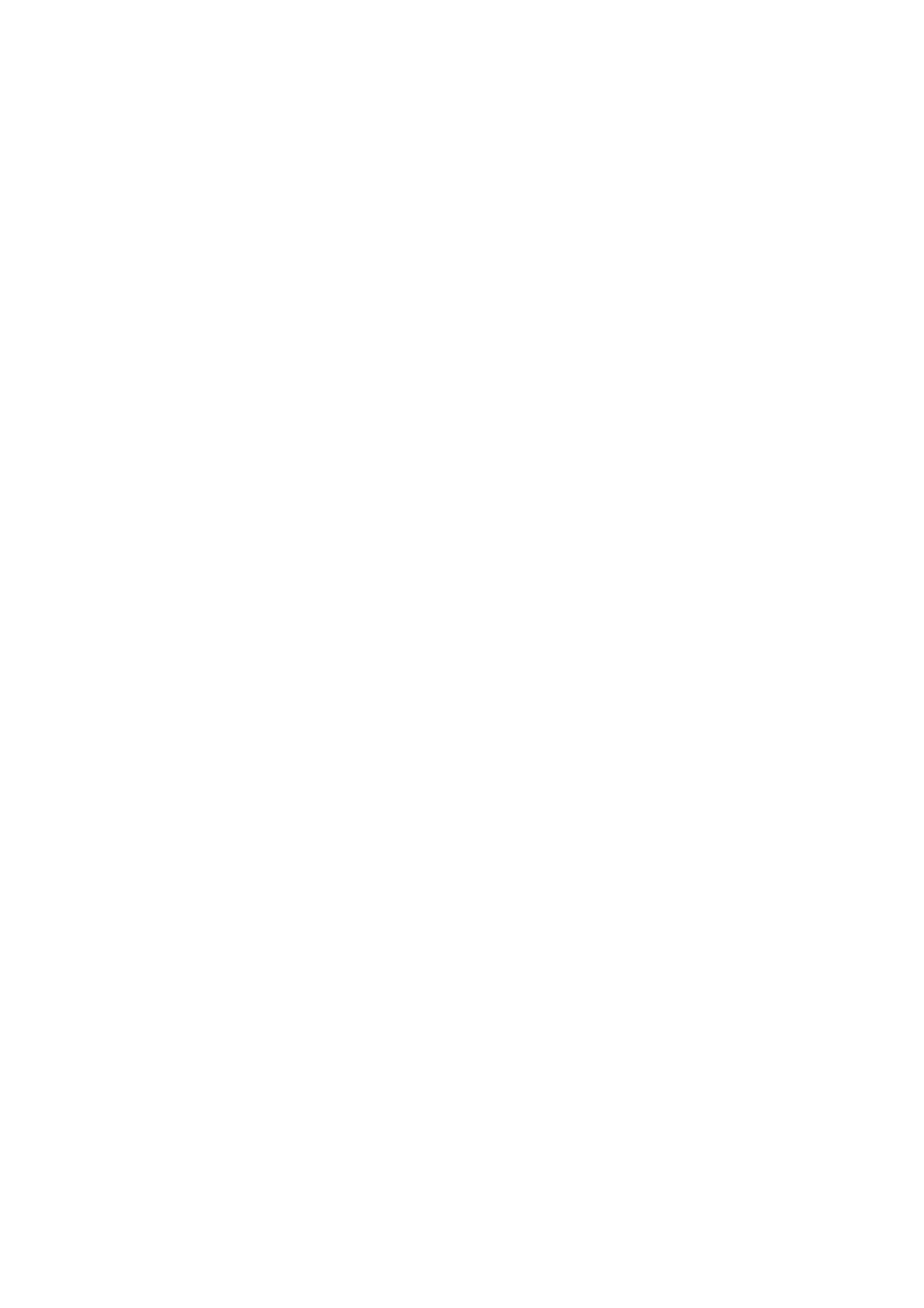| STREET LIGHTING - CONVERSION TO LED                                                                                                                                             |                             |                 |                 |                 |                 |               |                                     |                                     |                                                                     |                                     |                            |                                     | - PRUDENTIAL BORROWING BUSINESS CASE (DRAFT) - Excluding Central Monitoring System |                         |                          |                                                                                                               |                 |                 |               |         |
|---------------------------------------------------------------------------------------------------------------------------------------------------------------------------------|-----------------------------|-----------------|-----------------|-----------------|-----------------|---------------|-------------------------------------|-------------------------------------|---------------------------------------------------------------------|-------------------------------------|----------------------------|-------------------------------------|------------------------------------------------------------------------------------|-------------------------|--------------------------|---------------------------------------------------------------------------------------------------------------|-----------------|-----------------|---------------|---------|
|                                                                                                                                                                                 |                             |                 |                 |                 |                 |               |                                     |                                     |                                                                     |                                     |                            |                                     |                                                                                    |                         |                          |                                                                                                               |                 | פ               | 20            |         |
|                                                                                                                                                                                 | $^{20}$<br>$\overline{19}$  | 20/21           | 21/22           | 22/23           | 23/24           | 24/25         | 25/26                               | 26/27                               | 28/29<br>27/28                                                      | 29/30                               | 30/31                      | 31/32                               | 32/                                                                                | 33/34<br>33             | 34/35                    | 35/36                                                                                                         | 36/37           | 37/38           | 38/39         | Total   |
| Programme Costs (Capital)                                                                                                                                                       | f(N)                        | (£M)            | $(\mathrm{EM})$ | $(\mathrm{fM})$ | $(\mathrm{fM})$ | $(\text{EM})$ | $(\text{\ensuremath{\mathsf{EM}}})$ | $(\text{\ensuremath{\mathsf{EM}}})$ | $(\mathrm{fM})$<br>$(\mathrm{fM})$                                  | $(\text{\ensuremath{\mathsf{EM}}})$ | $\left( \text{EM} \right)$ | $(\text{\ensuremath{\mathsf{EM}}})$ | $(\mathrm{fM})$                                                                    | $(\text{EM})$           | $(\text{EM})$            | (£M)                                                                                                          | $(\mathrm{fM})$ | $(\mathrm{EM})$ | f(N)          | (EM)    |
| <b>Total Programme Costs</b>                                                                                                                                                    | .88                         | 8.25            | 4.59            | 4.72            | 0.00            | 0.00          | $\overline{0.00}$                   | 0.00                                | 8.00                                                                | 8.00                                | 0.00<br>8.00               |                                     | 8.00                                                                               | 8.00<br>0.00            | 0.00                     | 8.00                                                                                                          | 8.00            | 0.00            | 8.00          | 25.43   |
| <b>Prudential Borrowing Repayments</b>                                                                                                                                          |                             |                 |                 |                 |                 |               |                                     |                                     |                                                                     |                                     |                            |                                     |                                                                                    |                         |                          |                                                                                                               |                 |                 |               |         |
| <b>Total Prudential Borrowing Costs</b>                                                                                                                                         | .55                         | $\frac{13}{2}$  | 1.45            | 1.78            | 1.78            | 1.78          | 1.78                                | 1.78                                | 1.78                                                                | 1.78                                | 1.78<br>1.78               |                                     | 1.78                                                                               | 1.78<br>1.78            | 1.78                     | 1.78                                                                                                          | 1.78            | 1.78            | 1.23          | 32.75   |
| Savings                                                                                                                                                                         |                             |                 |                 |                 |                 |               |                                     |                                     |                                                                     |                                     |                            |                                     |                                                                                    |                         |                          |                                                                                                               |                 |                 |               |         |
| Energy                                                                                                                                                                          | 79)<br>s                    | (1.39)          | (2.21)          | (2.42)          | (2.85)          | (2.85)        | (2.85)                              | (2.85)                              | (2.85)<br>(2.85)                                                    | (2.85)                              | (2.85)                     |                                     | (2.85)<br>(2.85)                                                                   | (2.85)                  | (2.85)                   | (2.85)                                                                                                        | (2.85)          | (2.85)          | (2.85)        | (52.41) |
| Maintenance                                                                                                                                                                     | 06)<br>o,                   | (0.17)          | (0.35)          | (0.42)          | (0.57)          | (0.57)        | (0.57)                              | (0.57)                              | (0.57)<br>(0.57)                                                    | (0.57)                              | (0.57)                     |                                     | (0.57)<br>(0.57)                                                                   | (0.57)                  | (0.57)                   | (0.57)                                                                                                        | (0.57)          | (0.57)          | (0.57)        | (10.12) |
| Sub-Total Savings                                                                                                                                                               | $\overline{35}$<br><u>o</u> | (1.56)          | (2.56)          | (2.84)          | (3.42)          | (3.42)        | (3.42)                              | (3.42)                              | (3.42)<br>(3.42)                                                    | (3.42)                              | (3.42)                     |                                     | (3.42)<br>(3.42)                                                                   | (3.42)                  | (3.42)                   | (3.42)                                                                                                        | (3.42)          | (3.42)          | (3.42)        | (62.53) |
| Net Cashflow                                                                                                                                                                    | 30)<br>ġ                    | (0.43)          | (1.11)          | (1.06)          | (1.64)          | (1.64)        | (1.64)                              | (1.64)                              | (1.64)<br>(1.64)                                                    | (1.64)                              | (1.64)                     |                                     | (1.64)                                                                             | (1.64)<br>(1.64)        |                          | $(1.64)$ $(1.64)$                                                                                             | (1.64)          | (1.64)          | (2.19)        | (29.78) |
| Prudential borrowing costs based on an interest rate of 3% over a useful asset life of 19 years<br>Assume 4 year programme commencing 1st April 2019 - 86,000 lanterns to be    |                             |                 |                 |                 |                 |               |                                     |                                     | replaced (21,500 per annum commencing 1/4/19)                       |                                     |                            |                                     | 86,000 lanterns                                                                    |                         |                          | £69,814 borrowing costs per £M capital outlay per annum                                                       |                 |                 |               |         |
| Energy savings - assume £2.85m on completion of all 4 phases (86,000 lights)<br>Maintenance savings - £0.57M on completion of all 4 phases                                      |                             |                 |                 |                 |                 |               |                                     |                                     |                                                                     |                                     |                            |                                     | £33.14                                                                             |                         |                          | £6.63 Average maintenance saving per lantern per annum<br>Average energy saving per lantern per annum         |                 |                 |               |         |
|                                                                                                                                                                                 |                             |                 | 3               | 4               | 5               | 0             |                                     | ∞                                   | $\overline{a}$<br>o                                                 | $\Xi$                               | $^{12}$                    | $\mathfrak{a}$                      |                                                                                    | 15                      |                          |                                                                                                               |                 |                 | 20            |         |
|                                                                                                                                                                                 | $^{120}$<br>19)             | 20/21           | 21/22           | 22/23           | 23/24           | 24/25         | 25/26                               | 26/27                               | 28/29<br>27/28                                                      | 29/30                               | 30/31                      | 31/32                               | 32/33                                                                              | 33/34                   | 34/35                    | 35/36                                                                                                         | 36/37           | 37/38           | 38/39         | Total   |
| Net Cash Flow                                                                                                                                                                   | 30)<br>S                    | (0.43)          | (1.11)          | (1.06)          | (1.64)          | (1.64)        | (1.64)                              | (1.64)                              | (1.64)<br>(1.64)                                                    | (1.64)                              | (1.64)                     |                                     | (1.64)<br>(1.64)                                                                   | (1.64)                  | (1.64)                   | (1.64)                                                                                                        | (1.64)          | (1.64)          | (2.19)        | (29.78) |
| Discounted Cash Flow (using a DF of 3.5%)                                                                                                                                       | 30)<br>ē,                   | (0.42)          | (1.04)          | (0.96)          | (1.43)          | (1.38)        | (1.34)                              | (1.29)                              | ਦੰ<br>(1.25)                                                        | (1.17)<br>(1)                       | (1.13)                     |                                     | (1.05)<br>(60.1)                                                                   | (1.02)                  | (0.98)                   | (0.95)                                                                                                        | (0.92)          | (0.89)          | (1.14)        | (20.95) |
| Discount Factor (3.5%)                                                                                                                                                          | 80<br>$\dot{ }$             | 0.966           | 0.934           | 0.902           | 0.871           | 0.842         | 0.814                               | 0.786                               | 0.734<br>0.759                                                      | 0.709                               | 0.685                      |                                     | 0.662                                                                              | 0.618<br>0.639          | 0.597                    | 0.577                                                                                                         | 0.557           | 0.538           | 0.520         |         |
| STREET LIGHTING - CONVERSION TO LED - PRUDENTIAL BORROWING BUSINESS CASE (DRAFT) - <u>Including</u> Central Monitoring System                                                   |                             |                 |                 |                 |                 |               |                                     |                                     |                                                                     |                                     |                            |                                     |                                                                                    |                         |                          |                                                                                                               |                 |                 |               |         |
|                                                                                                                                                                                 |                             |                 |                 |                 |                 | 6             |                                     | 8                                   | $\overline{a}$                                                      |                                     |                            |                                     |                                                                                    | 15<br>$\overline{1}$    | $\frac{6}{1}$            |                                                                                                               | 28              | $\frac{9}{2}$   | 20            |         |
|                                                                                                                                                                                 | $^{120}$<br>$\frac{9}{2}$   | 20/21           | 21/22           | 22/23           | 23/24           | 24/25         | 25/26                               | 26/27                               | 28/29<br>27/28                                                      | 29/30                               | 30/31                      |                                     | 31/32                                                                              | 33/34<br>32/33          | 34/35                    | 35/36                                                                                                         | 36/37           | 37/38           | 38/39         | Total   |
| Programme Costs (Capital)                                                                                                                                                       | £M)                         | $(\mathrm{EM})$ | (£M)            | $(\text{EM})$   | (£M)            | f(N)          | (FM)                                | (EM)                                | $(\text{EM})$<br>(£M)                                               | f(M)                                | $(\mathrm{EM})$            |                                     | f(M)                                                                               | f(M)<br>$(\mathrm{EM})$ | $(\text{EM})$            | (FM)                                                                                                          | $(\text{EM})$   | (£M)            | $(\text{EM})$ | (£M)    |
| Total Programme Costs                                                                                                                                                           | 8.70                        | 9.34            | 6.14            | 6.27            | 8.00            | 8.00          | 8.00                                | 0.00                                | 8.00                                                                | 0.00                                | 8<br>0.0                   | 8<br>0.0                            | 8<br>0.0                                                                           | 0.00                    | 0.00<br>8<br>0.0         | 8.00                                                                                                          | 8.00            | $\frac{8}{10}$  | 8<br>0.0      | 30.44   |
| <b>Prudential Borrowing Repayments</b>                                                                                                                                          |                             |                 |                 |                 |                 |               |                                     |                                     |                                                                     |                                     |                            |                                     |                                                                                    |                         |                          |                                                                                                               |                 |                 |               |         |
| <b>Total Prudential Borrowing Costs</b>                                                                                                                                         | 0.61                        | 1.26            | 1.69            | 2.12            | 2.12            | 2.12          | 2.12                                | 2.12                                | 2.12                                                                | 2.12                                | 2.12                       | 2.12                                | 2.12                                                                               | 2.12                    | 2.12<br>2.12             | 2.12                                                                                                          | 2.12            | 2.12            | 1.52          | 39.07   |
| Savings                                                                                                                                                                         |                             |                 |                 |                 |                 |               |                                     |                                     |                                                                     |                                     |                            |                                     |                                                                                    |                         |                          |                                                                                                               |                 |                 |               |         |
| Energy                                                                                                                                                                          | .84)                        | (1.49)          | (2.37)          | (2.59)          | (3.05)          | (3.05)        | (3.05)                              | (3.05)                              | (3.05)<br>(3.05)                                                    |                                     | (3.05)<br>(3.05)           |                                     | (3.05)                                                                             | (3.05)<br>(3.05)        | (3.05)                   | (3.05)                                                                                                        | (3.05)          | (3.05)          | (3.05)        | (56.09) |
| Maintenance                                                                                                                                                                     | 0.04)<br>₽                  | (0.13)          | (0.28)          | (0.34)          | (0.48)          | (0.48)        | (0.48)                              | (0.48)                              | (0.48)<br>(0.48)                                                    |                                     | (0.48)<br>(0.48)           |                                     | (0.48)                                                                             | (0.48)<br>(0.48)        | (0.48)                   | (0.48)                                                                                                        | (0.48)          | (0.48)          | (0.48)        | (8.47)  |
| Sub-Total Savings                                                                                                                                                               | $(s_8$<br>ೆ                 | (1.62)          | (2.65)          | (2.93)          | (3.53)          | (5.5)         | (3.53)                              | (3.53)                              | (£5.5)                                                              | (3.53)                              | (3.53)<br>(£5.5)           |                                     | (3.53)                                                                             | (3.53)<br>(3.53)        | (3.53)                   | (5.5)                                                                                                         | (3.53)          | (3.53)          | (3.53)        | (64.56) |
| Net Cashflow                                                                                                                                                                    | ₽,                          | 27) (0.36)      | (0.96)          | (0.81)          | (1.41)          | (1.41)        | (1.41)                              | (1.41)                              | (1.41)                                                              | (1.41)                              | (1.41)<br>(1.41)           |                                     | (1.41)                                                                             |                         |                          | (1.41) (1.41) (1.41) (1.41) (1.41) (1.41)                                                                     |                 |                 | (2.01)        | (25.49) |
| Assume 4 year programme commencing 1st April 2019 - 8                                                                                                                           |                             |                 |                 |                 |                 |               |                                     |                                     | 36,000 lanterns to be replaced (21,500 per annum commencing 1/4/19) |                                     |                            |                                     | 86,000 lanterns                                                                    |                         |                          |                                                                                                               |                 |                 |               |         |
| Prudential borrowing costs based on an interest rate of 3% over a useful asset life of 19 years<br>Energy savings - assume £2.85m on completion of all 4 phases (86,000 lights) |                             |                 |                 |                 |                 |               |                                     |                                     |                                                                     |                                     |                            |                                     |                                                                                    |                         |                          | £69,814 borrowing costs per £M capital outlay per annum<br>£33.14 Average energy saving per lantern per annum |                 |                 |               |         |
| Maintenance savings - £0.57M on completion of all 4 phases                                                                                                                      |                             |                 |                 |                 |                 |               |                                     |                                     |                                                                     |                                     |                            |                                     | £6.63                                                                              |                         |                          | Average maintenance saving per lantern per annum                                                              |                 |                 |               |         |
|                                                                                                                                                                                 |                             |                 | m               | 4               | ш٦              | 6             |                                     | $^{\circ}$                          | $\overline{10}$<br>G                                                |                                     |                            |                                     | $\frac{3}{2}$                                                                      | 45<br>$\overline{1}$    | 16                       | $\overline{17}$                                                                                               | $\frac{8}{16}$  | $^{29}$         | 20            | Total   |
|                                                                                                                                                                                 | 1/20<br>$^{5}$              | 20/21           | 21/22           | 22/23           | 23/24           | 24/25         | 25/26                               | 26/27                               | 28/29<br>27/28                                                      |                                     | 30/31<br>29/30             |                                     | 31/32                                                                              | 33/34<br>32/33          | 34/35                    | 35/36                                                                                                         | 36/37           | 37/38           | 65/88         |         |
| Net Cash Flow                                                                                                                                                                   | 27)<br>ల                    | (0.36)          | (0.96)          | (0.81)          | (1.41)          | (1.41)        | (1.41)                              | (1.41)                              | (1.41)                                                              | (1.41)                              | (1.41)<br>(1.41)           |                                     | (1.41)                                                                             | (1.41)<br>(1.41)        | (0.84)<br>(1.41)         | (1.41)                                                                                                        | (1.41)          | (1.41)          | (2.01)        | (25.49) |
| Discounted Cash Flow (using a DF of 3.5%)                                                                                                                                       | (27)                        | (0.35)          | (0.90)          | (0.73)          | (1.22)          | (1.18)        | (1.14)                              | (1.10)                              | (1.03)<br>(1.07)                                                    |                                     | (0.96)<br>(1.00)           |                                     | (0.93)                                                                             | (0.87)<br>(0.90)        |                          | (0.81)                                                                                                        | (0.78)          | (0.76)          | (1.05)        | (17.89) |
| Discount Factor (3.5%)                                                                                                                                                          | 000                         | 9960            | 0.934           | 0.902           | 0.871           | 0.842         | 0.814                               | 0.786                               | 652'0                                                               | 0.734                               | <b>G89</b><br>0.709        |                                     | 0.662                                                                              | 0.639 0.618             | <b>L6S</b> <sup>10</sup> | 0.577                                                                                                         | 0.557           | 0.538           | 0.520         |         |

# **Street Lighting Energy Saving Programme – Provisional Financial Plan Appendix A Conversion to LED (with and without Central Monitoring System)**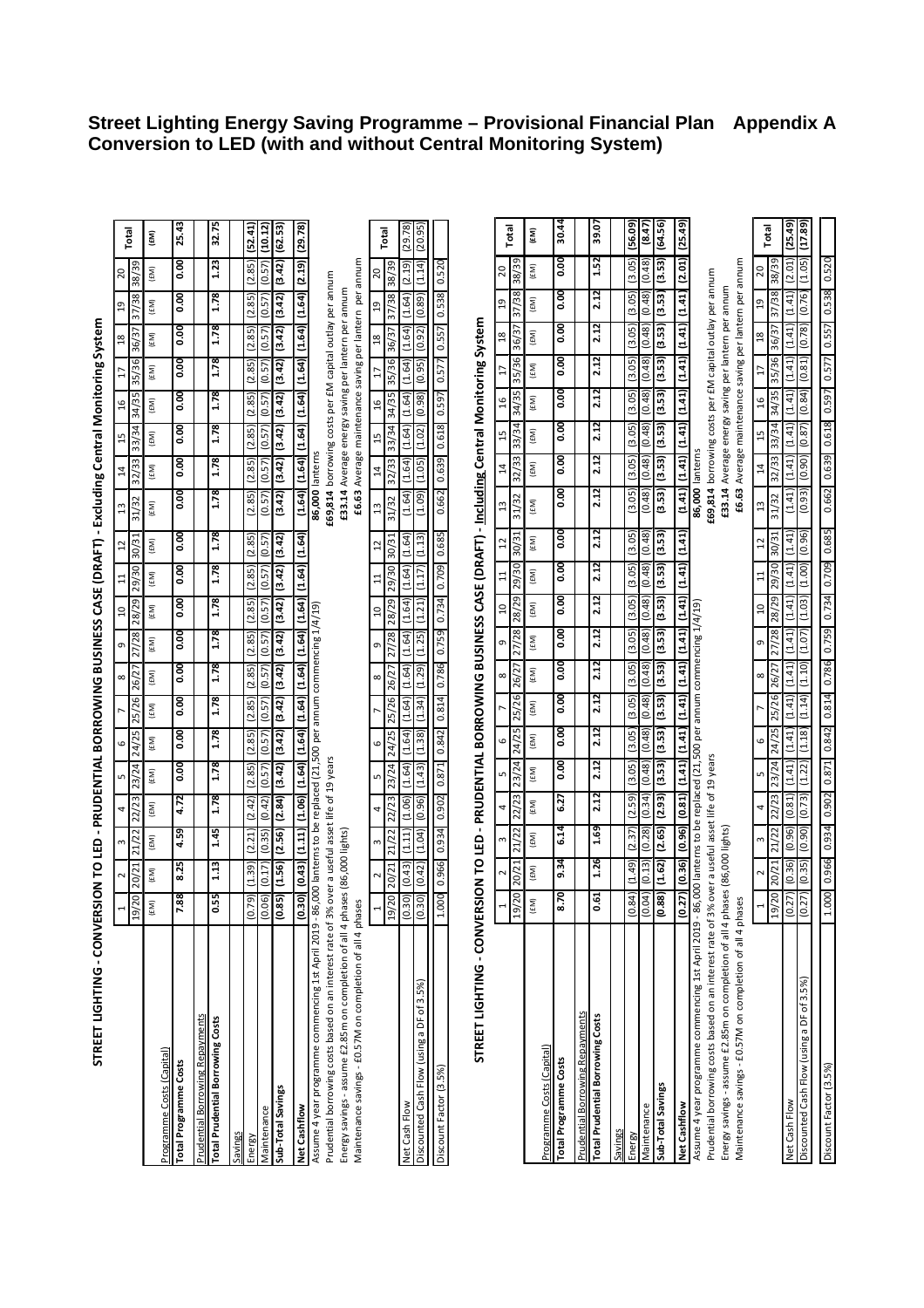# Equality, Diversity, Cohesion and Integration Screening



As a public authority we need to ensure that all our strategies, policies, service and functions, both current and proposed have given proper consideration to equality, diversity, cohesion and integration.

A **screening** process can help judge relevance and provides a record of both the **process** and **decision.** Screening should be a short, sharp exercise that determines relevance for all new and revised strategies, policies, services and functions. Completed at the earliest opportunity it will help to determine:

- the relevance of proposals and decisions to equality, diversity, cohesion and integration.
- whether or not equality, diversity, cohesion and integration is being or has already been considered, and
- whether or not it is necessary to carry out an impact assessment.

| <b>Directorate: City Development</b> | Service area: Highways and<br>' Transportation |
|--------------------------------------|------------------------------------------------|
| Lead person: Ian Moore               | Contact number: 0113 3853120                   |

| 1. Title: Street Lighting Energy Saving Programme |                                               |              |
|---------------------------------------------------|-----------------------------------------------|--------------|
| Is this a:                                        |                                               |              |
| <b>Strategy / Policy</b>                          | $\boldsymbol{X}$<br><b>Service / Function</b> | <b>Other</b> |
| If other, please specify                          |                                               |              |

#### **2. Please provide a brief description of what you are screening**

Leeds City Council operates around 92,000 street lights, which used approximately £4.8million of energy during 2018/19. The service is already providing significant efficiencies in energy consumption through the use of low energy lamps and new lantern technology however, due to recent increases in the financial and environmental cost of electrical energy and the need to seek efficiencies across the provision of all council services, an exploration of ways to further reduce street lighting energy is required.

This EIA assesses the impact of the proposals set out in the Report of the Director of City Development, entitled Street Lighting Energy Saving Programme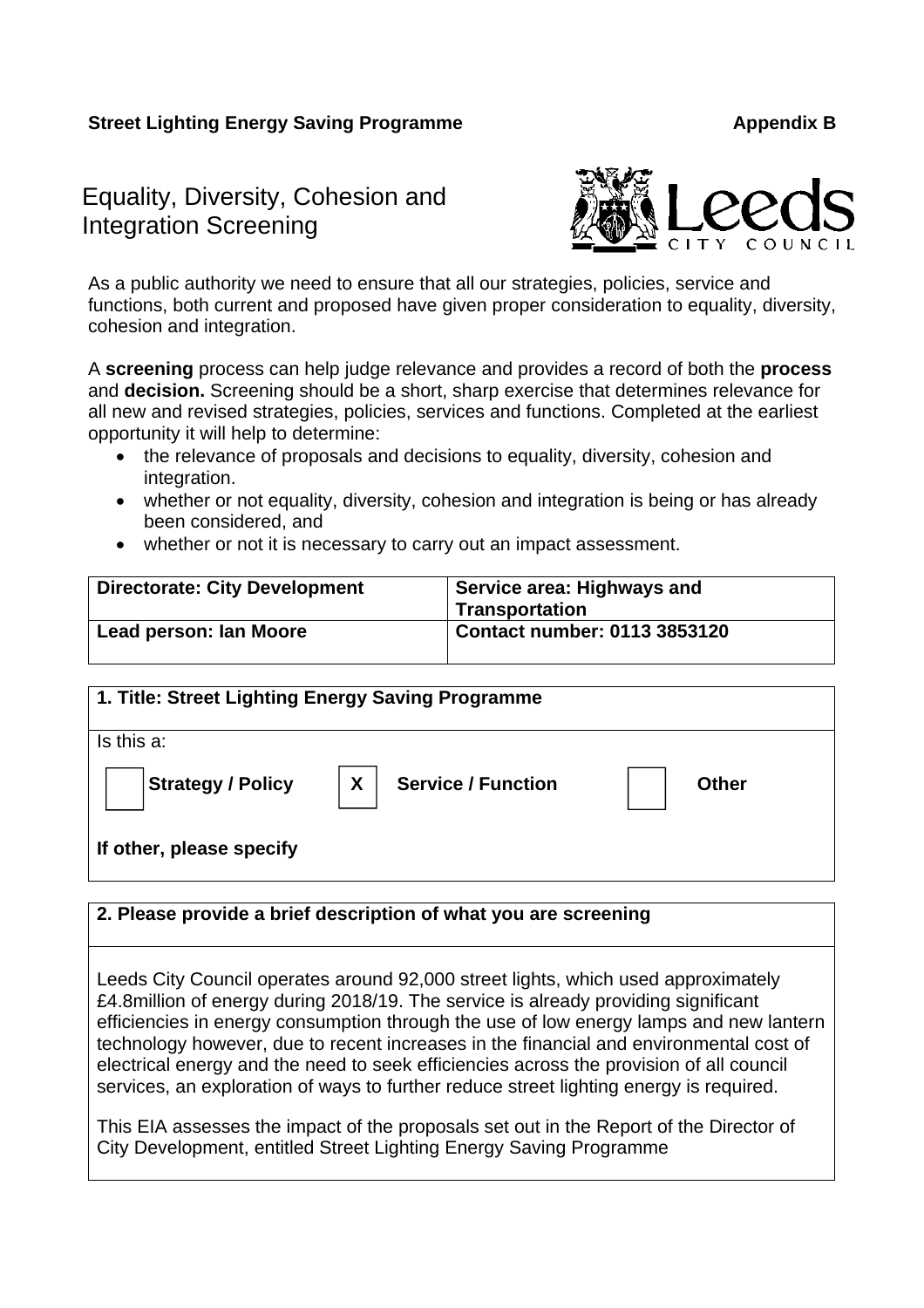# **3. Relevance to equality, diversity, cohesion and integration**

All the council's strategies and policies, service and functions affect service users, employees or the wider community – city wide or more local. These will also have a greater or lesser relevance to equality, diversity, cohesion and integration.

The following questions will help you to identify how relevant your proposals are.

When considering these questions think about age, carers, disability, gender reassignment, race, religion or belief, sex, sexual orientation. Also those areas that impact on or relate to equality: tackling poverty and improving health and well-being.

| <b>Questions</b>                                                                                                                        | <b>Yes</b> | <b>No</b> |
|-----------------------------------------------------------------------------------------------------------------------------------------|------------|-----------|
| Is there an existing or likely differential impact for the different                                                                    |            | X         |
| equality characteristics?                                                                                                               |            |           |
| Have there been or likely to be any public concerns about the<br>policy or proposal?                                                    |            |           |
| Could the proposal affect how our services, commissioning or<br>procurement activities are organised, provided, located and by<br>whom? |            |           |
| Could the proposal affect our workforce or employment<br>practices?                                                                     |            | x         |
| Does the proposal involve or will it have an impact on                                                                                  |            | x         |
| Eliminating unlawful discrimination, victimisation and                                                                                  |            |           |
| harassment                                                                                                                              |            |           |
| Advancing equality of opportunity                                                                                                       |            |           |
| Fostering good relations                                                                                                                |            |           |

If you have answered **no** to the questions above please complete **sections 6 and 7**

If you have answered **yes** to any of the above and;

- Believe you have already considered the impact on equality, diversity, cohesion and integration within your proposal please go to **section 4.**
- Are not already considering the impact on equality, diversity, cohesion and integration within your proposal please go to **section 5.**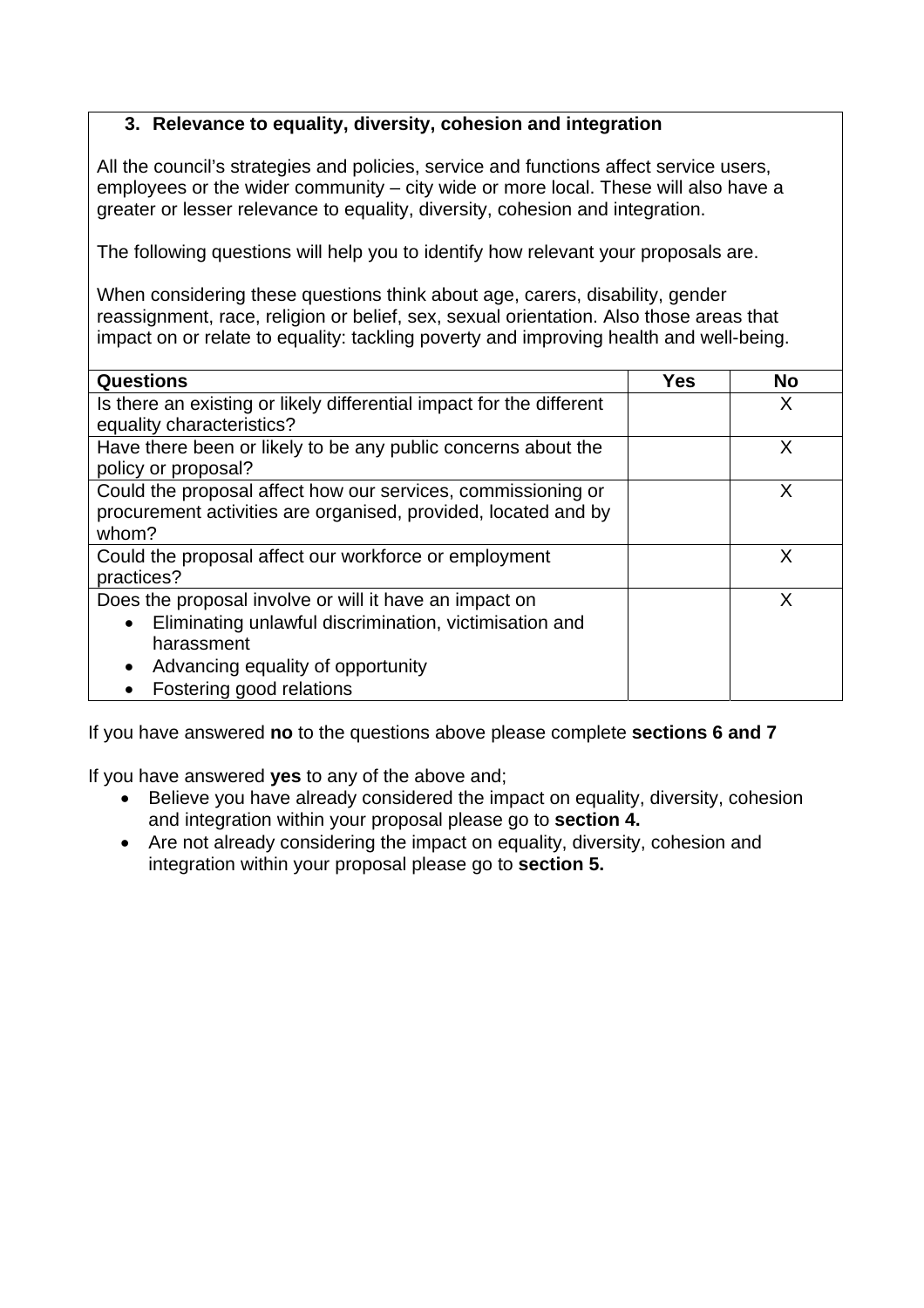# **4. Considering the impact on equality, diversity, cohesion and integration**

If you can demonstrate you have considered how your proposals impact on equality, diversity, cohesion and integration you have carried out an impact assessment.

Please provide specific details for all three areas below (use the prompts for guidance).

 **How have you considered equality, diversity, cohesion and integration?**  (**think about** the scope of the proposal, who is likely to be affected, equality related information, gaps in information and plans to address, consultation and engagement activities (taken place or planned) with those likely to be affected)

#### **Key findings**

**(think about** any potential positive and negative impact on different equality characteristics, potential to promote strong and positive relationships between groups, potential to bring groups/communities into increased contact with each other, perception that the proposal could benefit one group at the expense of another)

#### **Actions**

**(think about** how you will promote positive impact and remove/ reduce negative impact)

| 5. If you are not already considering the impact on equality, diversity, cohesion and<br>integration you will need to carry out an impact assessment. |  |  |
|-------------------------------------------------------------------------------------------------------------------------------------------------------|--|--|
| Date to scope and plan your impact assessment:                                                                                                        |  |  |
| Date to complete your impact assessment                                                                                                               |  |  |
| Lead person for your impact assessment<br>(Include name and job title)                                                                                |  |  |

| 6. Governance, ownership and approval |                                                                              |                  |
|---------------------------------------|------------------------------------------------------------------------------|------------------|
|                                       | Please state here who has approved the actions and outcomes of the screening |                  |
| <b>Name</b>                           | Job title                                                                    | <b>Date</b>      |
| <b>Andrew Molyneux</b>                | <b>Head of Highways</b><br>Infrastructure                                    | 5 September 2018 |
| Date screening completed              |                                                                              | 5 September 2018 |